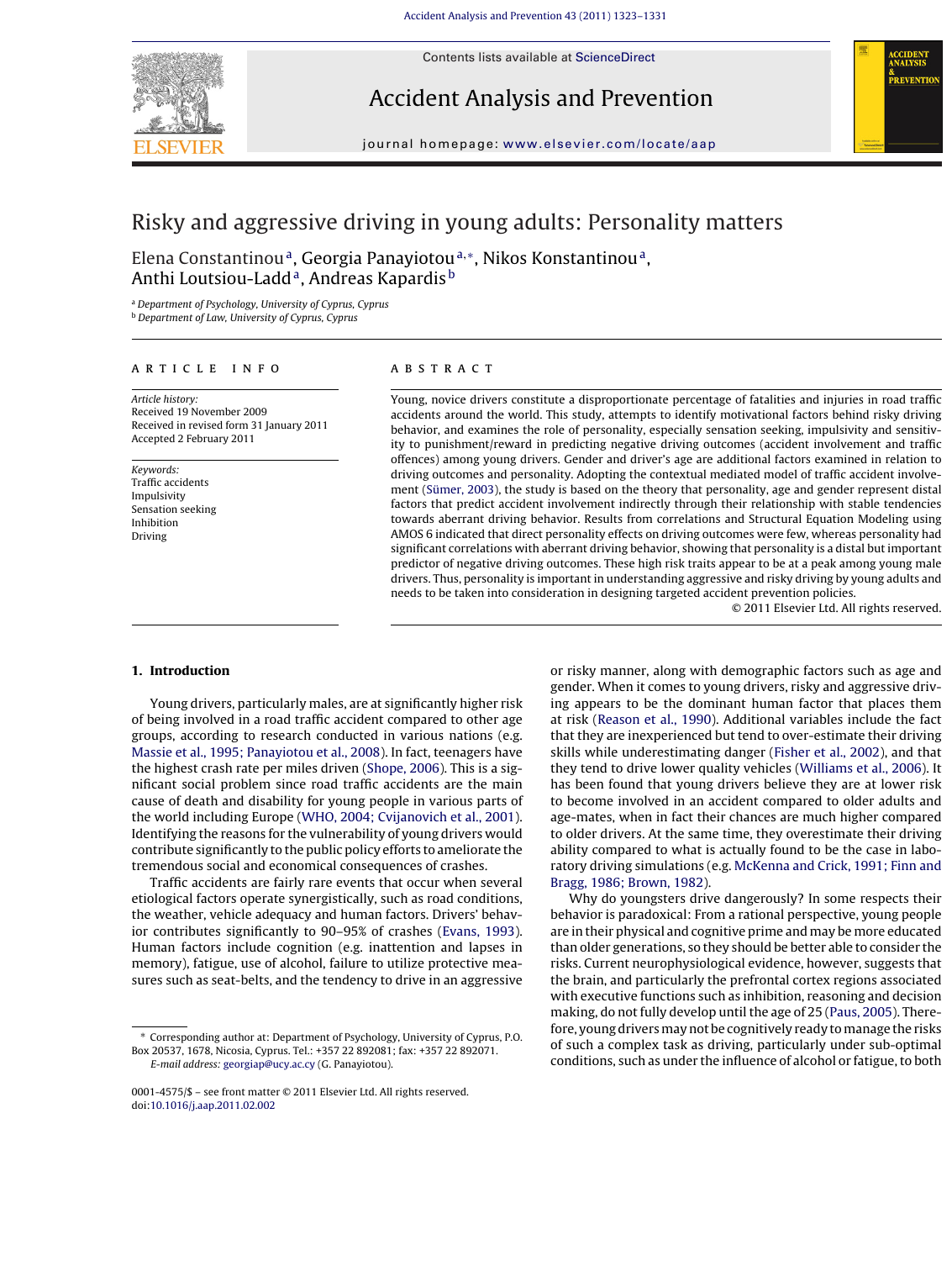of which youngsters are more susceptible (Shope, 2006). Furthermore, young drivers are also novices and lack driving experience, a factor that predicts a significant amount of variance in accident involvement, independently of age (Michiels and Schneider, 1984; Levy, 1990). This means that the d[riving](#page-8-0) [task](#page-8-0) [is](#page-8-0) [m](#page-8-0)ore effortful and less automatized and makes substantial demands on attentional resources (Gregersen and Bjijrulf, 1996). In conditions that deviate from the well-learned and e[xpected,](#page-8-0) [youngsters](#page-8-0) [may](#page-8-0) [find](#page-8-0) [it](#page-8-0) [d](#page-8-0)ifficult [to](#page-8-0) [m](#page-8-0)ake the right decisions quickly (Deery, 1999).

However, with experience controlled for, young age is still very p[redictive](#page-7-0) [of](#page-7-0) [accident](#page-7-0) [involvem](#page-7-0)ent, indicating that there is s[ome](#page-8-0)thing about being young that explains the accident propensity of young people, especially [of](#page-7-0) [males.](#page-7-0) [Dev](#page-7-0)elopmental perspec[tives](#page-8-0) stress the significant milestones that a late adolescent/young adult must meet. Independence from the family, the development of personal identity and acceptance by peers are important goals for [this](#page-7-0) age-group (Arnett, 2002). Owning a car and driving without the parents is almost a right of passage into adulthood in many western societies (Arnett, 2002). To the contrary, close parental supervision and gradual expansion of driving rights are protective factors ag[ainst](#page-7-0) [accident](#page-7-0) involvement (Hartos et al., 2000). Thus, drivin[g](#page-8-0) [for](#page-8-0) young drivers functions not only as a means of transportation but a[lso](#page-7-0) [as](#page-7-0) [a](#page-7-0) [way](#page-7-0) [to](#page-7-0) mark their independence. They tend to drive in more risky and aggressive ways when they are around other male peers, perhaps as a [way](#page-8-0) [to](#page-8-0) [demonstrate](#page-8-0) their manhood, fearlessness and competence (Jonah, 1986). Other theoretical perspectives suggest that the behavior of young drivers (particularly males) on the road should not be considered deviant, but expected, on the basis of evolutionary theory. According to Nell (2002) young males in all species [operate](#page-8-0) [in](#page-8-0) [w](#page-8-0)ays to attract females. They act fearlessly to demonstrate their ability to offer protection, and compete with other males to gain access to mates. Driving may be o[ne](#page-7-0) [of](#page-7-0) the few socially sanctioned way[s](#page-8-0) [to](#page-8-0) [demonstr](#page-8-0)ate masculinity and aggression in contemporary societies. This may partially explain the higher fatal accident rates when young males drive with male peers as companions (Chen et al., 2000). The social context may also promote this evolutionarily based behavior. Movies and the mass media glamorize fast cars and dangerous driving manoeuvres and associate them with masculinity, as in most contemporary a[ction](#page-8-0) films (Shope[,](#page-7-0) [2006;](#page-7-0) [Arnett,](#page-7-0) [200](#page-7-0)2).

Thus, underestimation of risk, fearlessness, aggression and lack of consideration of negative consequences are among the factors that make young people dangerous drivers. These are inherent [developmental](#page-8-0) [character](#page-8-0)istics associated with being young, but they are also personality traits that are normally distributed in the general population. People of all age groups who possess these characteristics to an elevated degree may be more risky drivers compared to age-mates with lower levels of these traits. Among young male drivers, although as a group they are considered the most risky, those who possess elevated degrees of certain personality characteristics are at even higher risk (Tsuang et al., 1985). Such traits include aggression, impulsivity and sensation-seeking (Rimmö and Åberg, 1999). As expected, these are at their prime in adolescence and young adulthood and decline with age (Wilson and Daly, 1985). Evidence from person[ality](#page-8-0) [psychology](#page-8-0) [supp](#page-8-0)orts the notion that certain traits decrease while others increase in intensity [developmentally](#page-8-0) [\(](#page-8-0)Vaidya et al., 2002). Specifically, "negative" traits such as Neuroticism and impulsivity decrease [with](#page-8-0) [age,](#page-8-0) [wh](#page-8-0)ile pro[soci](#page-8-0)al characteristics, such as Agreeableness and Conscientiousness become more pronounced.

Perso[nality](#page-8-0) [does](#page-8-0) [not](#page-8-0) [pr](#page-8-0)edict traffic accidents directly (e.g. Furnham and Saipe, 1993; Ulleberg and Rundmo, 2003), but rather it influences accident involvement indirectly through driving behavior (Elander et al., 1993). Personality may be viewed as a disposition that fuels the driver's motivation for consistent risky [or](#page-7-0) [aggressive](#page-7-0) [driving,](#page-7-0) [which](#page-7-0) [in](#page-7-0) [turn](#page-7-0) [leads](#page-7-0) [to](#page-7-0) [negative](#page-7-0) driving outcomes. Ample evidence exists linking personality characteristics to accident involvement and aberrant driving. Sensation seeking, defined as the "the seeking of varied, novel, complex, and intense sensations and experiences and the willingness to take physical, social, legal and financial risks..." (Zuckerman, 1994) has been associated with risky, drunk and aggressive driving (Jonah et al., 2001; Dahlen et al., 2005). Impulsivity, "the propensity to engage in behaviors without proper regard for consequences..." (Whiteside and Lynam, 2003) has bee[n](#page-8-0) [found](#page-8-0) [to](#page-8-0) [correlat](#page-8-0)e with risky and aggressive driving, reduced ability to perc[eive](#page-8-0) [traffic](#page-8-0) [sig](#page-8-0)ns and [proneness](#page-8-0) [to](#page-8-0) [cra](#page-8-0)shes (Dahlen et al., 2005; R[enner and A](#page-8-0)nderle, 2000).

[When](#page-8-0) [lo](#page-8-0)oking at broader, temperamental aspects of personality, both impulsivity and sensation seeking are related to two basic motivati[onal](#page-7-0) [systems](#page-7-0) [proposed](#page-7-0) [by](#page-7-0) [Gray,](#page-7-0) [the](#page-7-0) [Behavior](#page-7-0)al Inhibition System (BIS) and the Behavioral Approach System (BAS – Torrubia et al., 2001). BIS is responsible for avoidance in response to punishment, frustrative non-reward and novel stimuli, whereas BAS controls approach behavior in response to reward or nonpunishment. Individuals with hypoactive BIS are less likely to [detect](#page-8-0) [unple](#page-8-0)asant stimuli and evaluate them as less threatening. People with an overactive BAS have difficulty in inhibitory learning due to their strong motivation towards rewards (Avila, 2001). An overactive BIS is expressed behaviorally as high sensitivity to punishment, whereas an overactive BAS as high sensitivity to reward. Sensitivity to reward is related to traffic violations, while sensitivity to punishment may be related to compli[ance](#page-7-0) [\(Castellà](#page-7-0) and Pèrez, 2004).

Several models have been proposed to explain the role of personality in driving outcomes. According to Norris et al. (2000), the potent effect of gender on accide[nt](#page-7-0) [proneness](#page-7-0) [can](#page-7-0) [be](#page-7-0) partly attributed to differences in personality between men and women. Men are higher in impulsivity and sensation seeking compared to women (Arnett, 1994), especially i[n](#page-8-0) [younger](#page-8-0) [age](#page-8-0) [groups](#page-8-0). Sümer (2003) proposed the contextual mediated model which considers personality to be a distal factor influencing accident proneness indirectly, though driving behavior (e.g. speed choice, tendency [for](#page-7-0) [violations,](#page-7-0) [d](#page-7-0)runk driving), which is considered [a](#page-8-0) [proxim](#page-8-0)al factor, directly related to accident risk. The distal context additionally includes cultural and socio-demographic factors (age, gender) and attitudes. In this model, the proximal factors mediate the effects of distal factors on accident risk. Sümer (2003) found that aggression, sensation seeking and psychological symptoms (anxiety, depression, hostility and psychoticism) predicted proximal factors like speeding, drunk and [aberrant driving](#page-8-0), which in turn predicted accident proneness.

The present study examines the association between personality, driving behavior and driving outcomes in a sample of young drivers. The goal is two-fold: (a) To examine the extent to which personality in relation to age, driving experience and gender plays a role in predicting driving outcomes, including accident involvement, and traffic offences. (b) To replicate and extend evidence in support of the theoretical perspective which supports that personality is a distal factor that relates to driving outcomes through driving behavior. Testing the model on young or otherwise "high-risk" drivers is theoretically important as different structural relations may emerge for this group since risky personality traits may be accentuated among youngsters. Specifically, we adopt Sümer's (2003, 2005) view that personality is a distal factor, along with gender and age that affect accident proneness indirectly, but also allowed for previous findings that age (and in our case driving experience) is related to negative driving accidents [directly](#page-8-0) [by](#page-8-0) [including](#page-8-0) age and driving experience as both direct and indirect predictors. For purposes of this study we conceptualized BIS/BAS, which are behaviorally measured as sensitivity to punishment and sensitivity to reward, as overarching, temperamental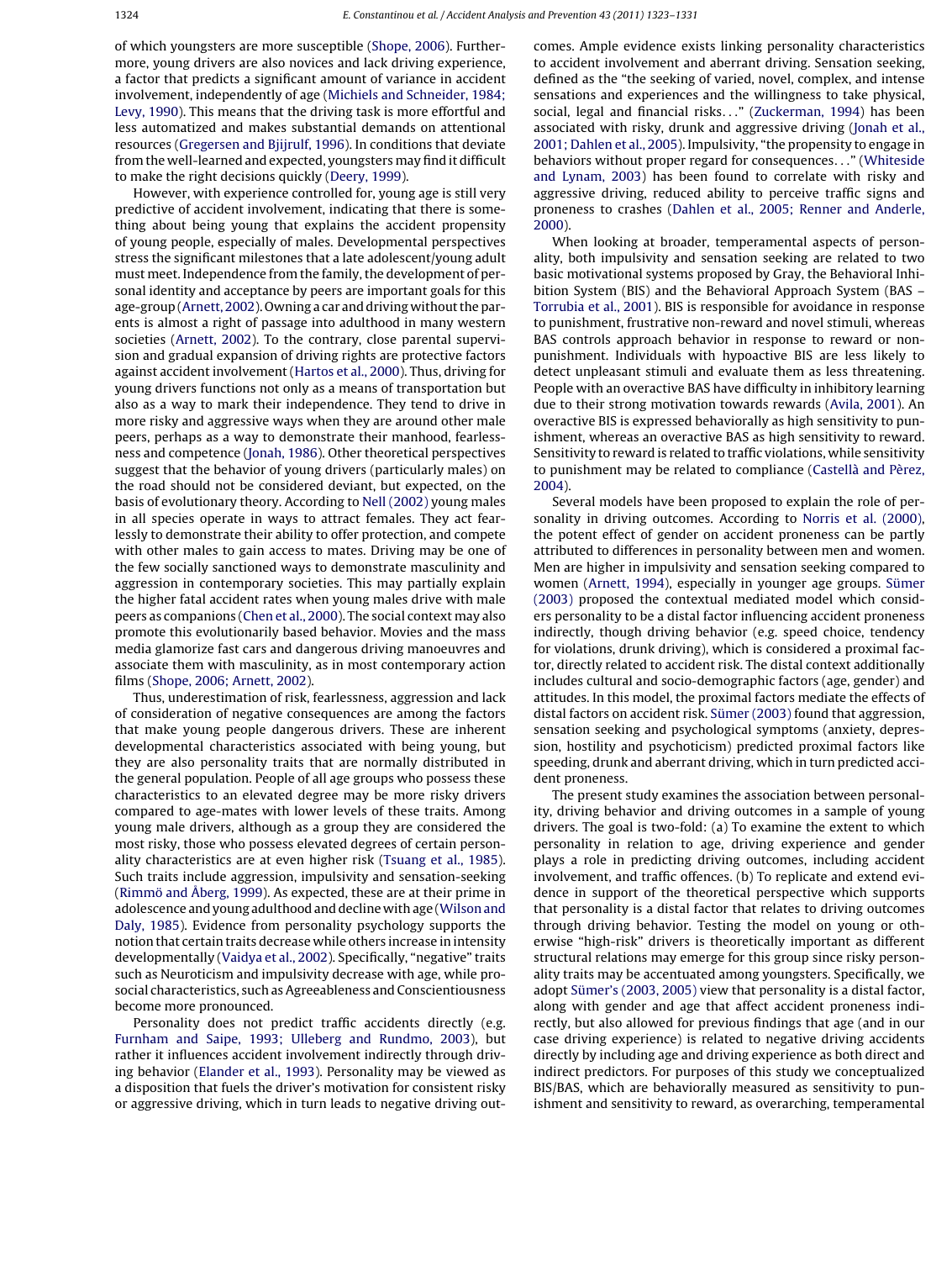|--|--|

Means, S.D.s and reliabilities for measures used in the study.

|                                          | M females | M males | M all | S.D. all | $\alpha^c$ |
|------------------------------------------|-----------|---------|-------|----------|------------|
| Barratt Impulsiveness Scale <sup>a</sup> | 2.29      | 2.30    | 2.30  | .30      | .75        |
| Motor Impulsiveness                      | 2.36      | 2.28    | 2.31  | .53      | .67        |
| Attentional impulsiveness                | 2.30      | 2.33    | 2.32  | .55      | .60        |
| Nonplanning                              | 2.13      | 2.22    | 2.20  | .53      | .61        |
| Sensation Seeking Scale <sup>a</sup>     | 4.27      | 5.02    | 4.79  | .93      | .81        |
| Thrill and Adventure Seeking             | 4.94      | 5.72    | 5.48  | 1.62     | .82        |
| Disinhibition                            | 4.27      | 5.71    | 5.27  | 1.58     | .74        |
| Sensitivity to Punishment/Reward         |           |         |       |          |            |
| Sensitivity to Punishment <sup>b</sup>   | 0.24      | $-0.88$ | .01   | .97      |            |
| Sensitivity to Reward <sup>b</sup>       | $-.09$    | .09     | .03   | .92      |            |
| DBQ <sup>a</sup>                         | 2.16      | 2.43    | 2.35  | .74      | .93        |
| <b>Ordinary Violations</b>               | 2.24      | 2.70    | 2.56  | .91      | .91        |
| <b>Aggressive Violations</b>             | 2.46      | 2.83    | 2.72  | 1.16     | .69        |
| <b>Mistakes</b>                          | 1.78      | 1.76    | 1.77  | .59      | .86        |

Statistics based on all items

 $<sup>b</sup>$  For SP and SR means were converted to  $z$  scores.</sup>

 $c$  Reliabilities are based on larger standardization sample ( $N = 434$ ).

characteristics to which the other traits examined are secondary manifestations. We expected to replicate findings that young age andmale gender are related to elevated rates of accidents and traffic code violations, and to verify that driving behavior acts as a mediating factor between personality traits and driving outcomes. As a secondary goal we wanted to examine the association of gender and age with the personality traits that have previously been found to affect driving behavior. The study adds to the relevant literature by exploring the contextual mediating model in a sample of young drivers, and by expanding Sümer's model to include additional personality traits that have not been examined previously, such as sensitivity to punishment and reward. The study helps to address the question of why young age and male gender are such significant predictors of road traffic accidents, and the reason young males are so significantly over-represented as casualties and fatalities of driving accidents around the world. The study also stresses the role of individual differences in accident risk, suggesting that prevention and intervention efforts may be more effective if targeted to specific high-risk profiles.

#### 2. Method

#### 2.1. Participants

All participants ( $N = 352$ ) were white, Greek-Cypriots of which 241 were male, 109 were female, and two did not declare their gender. The majority resided in the city (61.1%) and were single (88.1%). This was a convenience sample aggregated from three sources: college students, primarily female, in two public higher education institutions (24.8% of the sample,  $N = 87$ ), males serving their compulsory term in the National Guard (50.3% of the sample,  $N = 177$ ), and young drivers in the general community (19.6%) of the sample,  $N = 69$ ). The selection criterion for inclusion in the study was that participants should be active drivers for at least a year and up to 25 years old. The mean age of the participants was 20.29 years (S.D. = 1.59) with a mean driving experience of 2.43 years (S.D. = 2.05).

### 2.2. Procedure

Military camps were selected randomly from a list provided by the National Guard, which functioned as a research partner for this study. All servicemen who were on duty on the day of the data collection and willing to participate in the study were administered the questionnaires. Participation of college students in the study was voluntary after the study was announced in their classes. C[om-](#page-8-0) munity participants were recruited using the snowball method, with students advertising the study among their acquaintances. Participants completed a set of questionnaires anonymously, which were administered in a group format either on the college campus or at the military camps. Questionnaire packages were administered to a larger sample totalling 434 individuals. The total sample was used for standardization of the measures that were used for the first time in Greek, while of the larger group only participants <25 years of age took part in the present examination.

### 2.3. Measures

Instruments that were used with Greek-Cypriot participants for the first time were modified or translated into Greek by two bilingual psychologists using the front and back translation method. Before use in the present study, psychometric analyses of the questionnaires were carried out in a larger community sample  $(N = 434)$ of which the current participants are a sub-sample. Using the large sample for validation was judged necessary in order to carry ou factor analyses of the questionnaire structure. Validation was carried out using Exploratory Factor Analysis (EFA) with the Principal Components extraction method and a varimax rotation, and subscale reliability analyses with Chronbach's  $\alpha$  coefficient. Results are briefly reported below (details of the factor analyses can be obtained from the authors upon request). Table 1 presents the means and S.D.s for the participants of the present study (broken down by gender) and Cronbach  $\alpha$  reliabilities for the measures used in analyses.

#### 2.3.1. Driving behavior

The Driving Behavior Quesionnaire (DBQ) was used, which typically breaks down driving behavior into 4 factors. Errors are actions that fail to achieve the intended results (Reason et al., 1990) and pose some risk for driver's safety. Lapses are failures in attention and memory, which are less likely to result in serious accidents, while Violations are "deliberate deviations from the practices believed necessary to maintain t[he](#page-8-0) [safe](#page-8-0) [operati](#page-8-0)on of a potentially hazardous system" and correlate strongly with traffic accidents (Reason et al., 1990, p. 1316). Violations have been further divided into "aggressive", which have an emotional/interpersonal component (e.g. sound the horn to indicate annoyance) and "ordinary" with no aggressive motive but still intentional (Kontoyiannis e[t](#page-8-0) [al.,](#page-8-0) [2002\).](#page-8-0) [Men](#page-8-0) [typi](#page-8-0)cally report significantly more violations than women (Reason et al., 1990), while young people also engage in more risky driving in all categories (Blockley and Hartley, 1995) [For](#page-8-0) purposes of this study, we combined [sections](#page-8-0) [of](#page-8-0) [pre](#page-8-0)viously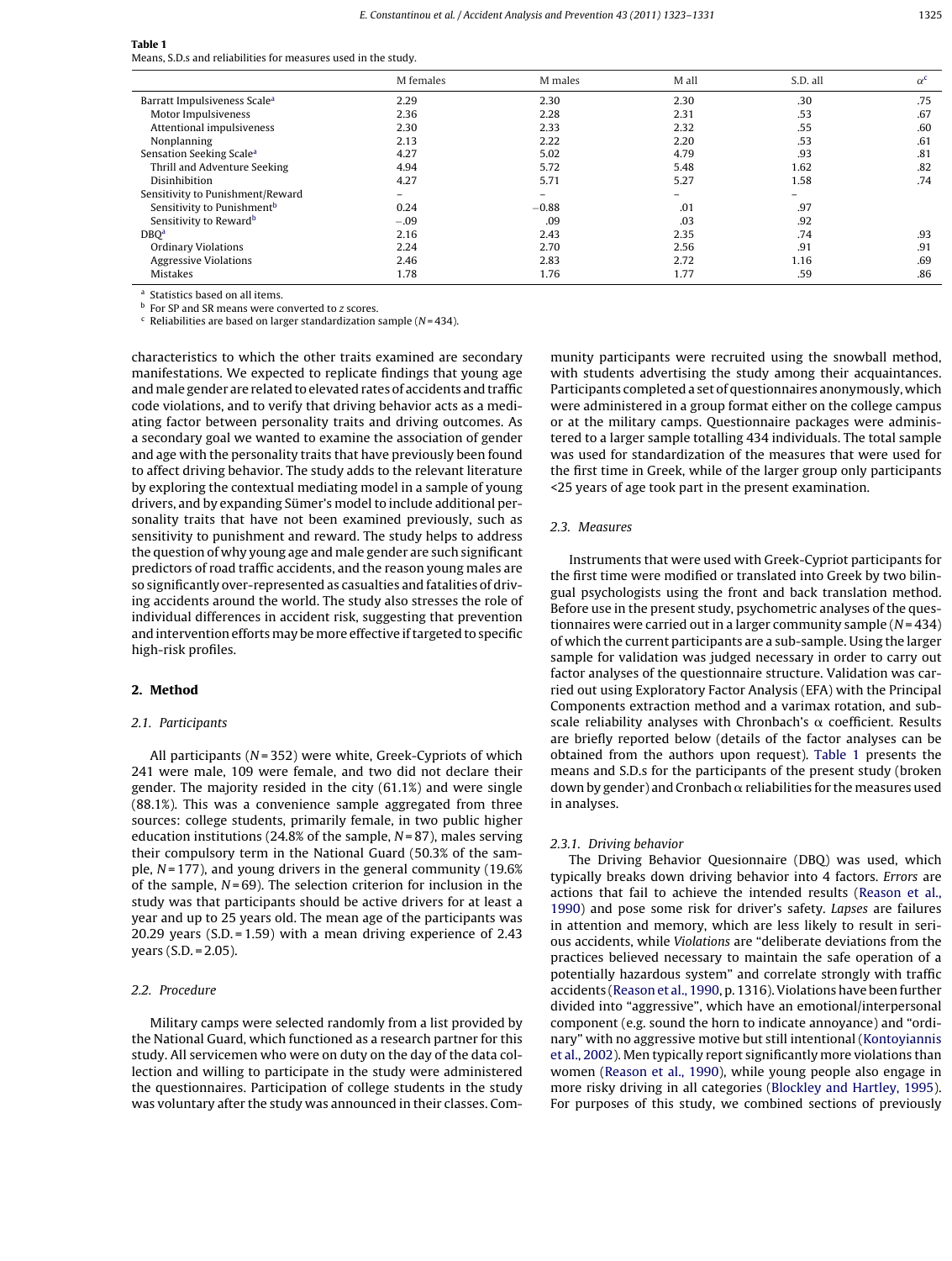published versions of the DBQ. The first part of this modified DBQ (Loutsiou-Ladd et al., 2009) included the corresponding first section of the Greek DBQ (Kontoyiannis et al., 2002), which assesses demographics (e.g. age and gender) and contains open ended questions about daily driving, driving experience, number of prior traffic [accidents](#page-8-0) [in](#page-8-0) [which](#page-8-0) [t](#page-8-0)he respondent was involved, and self-reported traffic offence[s](#page-8-0) [\(i.e.](#page-8-0) [how](#page-8-0) [many](#page-8-0) [times](#page-8-0) [the](#page-8-0)y were stopped by the police for dangerous driving, speeding, drunk driving etc.). The second part of the modified DBQ consisted of 45 items anchored on a 6-point Likert scale  $(1 =$  never to 6 = very often) measuring how often the respondent engages in certain driving behaviors. Twentyseven of the 45 items were a translation of the Manchester Driver Behavior Questionnaire (MDBQ) (Lajunen et al., 2004). The other 18 items were adopted from its predecessor, the Driver Behavior Questionnaire (DBQ) (Reason et al., 1990) and from the Greek DBQ (Kontoyiannis et al., 2002). These measured mostly driving violations or mistakes that [are](#page-8-0) [sensitive](#page-8-0) [to](#page-8-0) [traffic](#page-8-0) accident risk and are particularly relevant to young drivers (Blockley and Hartley, 1995). Based [on](#page-8-0) [the](#page-8-0) [EFA](#page-8-0) [conduc](#page-8-0)ted on the standardization sam[ple,](#page-8-0) [the](#page-8-0) [modified](#page-8-0) [D](#page-8-0)BQ was reduced to 3 factors explaining 42.1% of the variance, rather than the 4 found in studies in other countries. Some items did not load in t[heir](#page-7-0) [expected](#page-7-0) [factors](#page-7-0) [an](#page-7-0)d were thus excluded. Factors were namely Aggressive Violations (4 items), Ordinary Violations (19 items), and Mistakes (19 items). The latter factor included items from the Errors and Lapses components found in previous studies and is thus meaningful, grouping together the unintended driving violations. Mean factor scores, based on the EFA, were computed as well as a mean of all DBQ items (N of items = 45). Data for the total number of self-reported traffic offences (e.g. dangerous driving, speeding, driving under the influence of alcohol and other) were converted into z scores because slightly different Likert scales were used in the administration of the questionnaire to some of the participants.

# 2.3.2. Sensitivity to Punishment/Sensitivity to Reward (SP/SR)

The 48-item Sensitivity to Punishment/Sensitivity to Reward Questionnaire (SPSRQ – Torrubia et al., 2001) was converted from a YES/NO format to a 6-point Likert type scale, where 1 = not at all and 6 = very much in order to make the format compatible with the remaining scales. This instrument measures the behavioral manifesta[tions](#page-8-0) [of](#page-8-0) [Gray's](#page-8-0) [BIS/BAS](#page-8-0) by assessing a tendency to avoid punishment and frustrative non-reward and the tendency to approach or prefer rewarding situations. However, this change took place after part of the sample  $(N = 150)$  had already been administered the questionnaire with the dichotomous format. For this reason, and in order to combine the data, mean scores were computed for SP and SR, means were converted into z-scores for each data set separately to account for the use of the two different scoring formats, and all data were combined. Scales were accepted a priori for this instrument.

# 2.3.3. Sensation Seeking

Zuckerman's 40 item Sensation Seeking Scale-V Form (SSS-V) was used (Zuckerman, 1994). It includes four subscales: thrill and adventure seeking (TAS), experience seeking (ES), disinhibition (DIS) and boredom susceptibility (BS) that measure respectively the seeking of unusual and risky experiences, of novel sensory, menta[l](#page-8-0) [experiences,](#page-8-0) [of](#page-8-0) [in](#page-8-0)tense social activities, and the intolerance of repetitiveness. The answering format was modified from a forced choice into a 9-point Likert type scale, since forced choice has been considered a drawback of this tool (Haynes et al., 2000). The original four-factor structure of SSS-V was verified via the EFA conducted on the standardization sample, and explained 33.5% of the variance. Not all items loaded on their expected factors, and eight items were excluded from the final a[nalyses.](#page-8-0) [ES](#page-8-0) [and](#page-8-0) [BS](#page-8-0) [we](#page-8-0)re left out from subsequent analyses because the Cronbach's alpha procedure revealed unacceptably low internal consistency,  $\alpha$  = 0.42 and  $\alpha$  = 0.55 respectively, and because these two subscales have been shown to have weak correlations with driving behavior (Rimmö and Åberg, 1999). Thus, the mean scores of TAS (11 items) and DIS (8 items) were computed and used in the subsequent analyses.

# 2.3.4. Impulsivity

The 30 item, 4-point Likert type scale format Barratt Impulsiveness Scale-11 (BIS11) (Patton et al., 1995) was used, which includes three subscales: Attentional Impulsiveness, Motor Impulsiveness and Non-Planning that measure cognitive, motor and executive aspects of impulsivity respectively. The EFA conducted on the standardiz[ation](#page-8-0) [sample](#page-8-0) [support](#page-8-0)ed the 3-factor structure, which explained 32.5% of the variance. However, 11 out of the 30 items did not load on their expected factors and were excluded. The reliability coefficients of the scales, although low, are similar to those reported from other cultural adaptations of the BIS-11 in other languages (e.g. Fossati et al., 2001; Someya et al., 2001).

# 3. Results

# 3.1. Driving behavior and effects of gender and age

The majority of the sample (61.1%) reported that they drive daily and spend an average of 3.7 hours per day driving (mode = 2 h, S.D. = 2.45). The range of life-time self-reported traffic accidents ranged from 0 to 6 ( $M = 0.74$ , S.D. = 1.09), with 56.3% of the sample reporting zero accidents. Only a small minority (13.4%) of the sample had an accident for which they were held responsible according to self-report, while the majority (56.8%) reported at least one traffic offence for which they were stopped by the police. A Pearson's bivariate correlation analysis showed that traffic accidents correlated positively with traffic offences ( $r = 0.35$ ,  $p < .001$ ). The five DBQ items with the highest mean scores in this sample all referred to self-reported speeding or aggressive driving towards others.

The three groups of participants (national guard servicemen, students, and community sample) differed significantly both in age,  $F(2, 328)$  = 19.31,  $p < 0.01$ , and driving experience,  $F(2, 330)$  = 132.50,  $p$  < .01. Specifically, service men (who constituted the majority of the men in the sample) were significantly younger and had the least driving experience. Thus, univariate analyses of covariance (ANCOVAs) with both age and driving experience as covariates were conducted separately in order to compare differences in driving outcomes across gender. With age controlled for, there was a marginally significant difference in total self-reported accidents,  $F(1, 347) = 3.77$ ,  $p = .05$ , with men reporting more accidents and significantly more traffic offences,  $F(1, 349) = 21.35$ ,  $p < .001$ , than women. Also, men scored significantly higher on Ordinary Violations,  $F(1, 349)$  = 16.48,  $p < .001$ , and on Aggressive Violations,  $F(1, 16)$  $349$ ) = 5.11,  $p < .05$ , but did not differ significantly from women in terms of self-reported Mistakes. Separate ANCOVA's with driving years as a covariate instead of age, were also carried out to examine possible driving experience effects independent of age. When controlling for driving experience, the gender effect on number of self-reported accidents became non-significant  $(p = .47)$ , although men still scored significantly higher in offences,  $F(1,346) = 9.27$ ,  $p < .01$ , Ordinary Violations,  $F(1,347) = 22.07$ ,  $p < .001$ , and aggressive violations,  $F(1,347) = 7.87$ ,  $p = .005$ .

Age was related positively and significantly ( $r = .46$ ,  $p < .01$ ) to years of driving experience (defined as years of driving after securing a driver's license), suggesting that in the age range examined age and driving years are strongly related but not entirely overlapping constructs. A series of bivariate correlations explored the role of age in aberrant driving. Results indicated that age correlated positively with self-reported traffic offences  $(r = .17, p < .01)$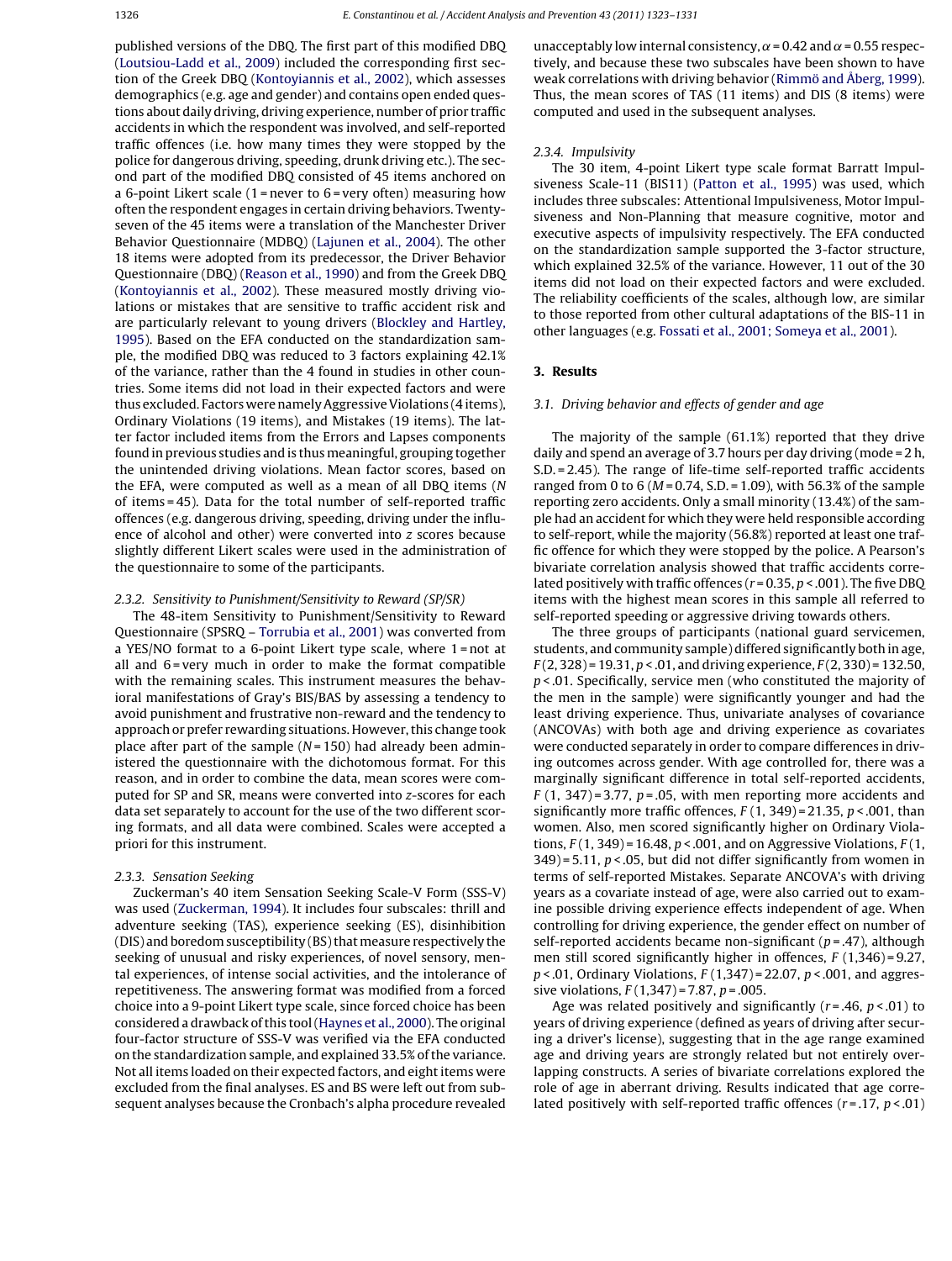#### Table 2

Pearson's r correlations among personality traits and between personality traits and age.

| Personality factors                                                                                                                                                                                   |                                                                               |                                                                   |                                                              | 4.                                                 | 5.                       | 6.                  |         |
|-------------------------------------------------------------------------------------------------------------------------------------------------------------------------------------------------------|-------------------------------------------------------------------------------|-------------------------------------------------------------------|--------------------------------------------------------------|----------------------------------------------------|--------------------------|---------------------|---------|
| 1. Sensitivity to Punishment<br>2. Sensitivity to Reward<br>3. Thrill and Adventure Seeking<br>4. Disinhibition<br>5. Motor Impulsiveness<br>6. Attentional Impulsiveness<br>7. Nonplanning<br>8. Age | 0.24<br>$-0.21$<br>$-0.11$ <sup>*</sup><br>0.01<br>0.04<br>$-0.04$<br>$-0.01$ | $0.10^{**}$<br>$0.30$ **<br>0.26<br>$-0.08$<br>$-0.04$<br>$-0.04$ | $0.35$ **<br>0.03<br>$-0.14$ <sup>*</sup><br>0.03<br>$-0.04$ | $0.16$ **<br>0.03<br>0.10<br>$-0.18$ <sup>**</sup> | $0.12^*$<br>0.10<br>0.02 | $0.45^*$<br>$-0.05$ | $-0.05$ |
|                                                                                                                                                                                                       |                                                                               |                                                                   |                                                              |                                                    |                          |                     |         |

 $p < 0.05$ .

 $p < 0.01$ .

and accidents ( $r = .15$ ,  $p < .01$ ) suggesting that the longer one drives the more likely one is to encounter negative driving outcomes. On the other hand, age correlated negatively with the Ordinary Violations factor of DBQ ( $r = -.13$ ,  $p < .05$ ), indicating that even within a young sample, younger participants tend to report more dangerous driving behavior. These correlations remained significant even when driving experience was controlled for, indicating that the relation of age with driving behavior and negative driving outcomes cannot be explained merely by the level of experience or driving exposure. To the contrary, the association between driving experience and driving behavior was not significant.

### 3.2. Relationship between driving behavior and driving outcomes

The DBQ factors correlated positively with each other  $(r = 0.42)$ to  $r = 0.59$ ,  $p < .01$ ). The total DBQ score  $(r = .15, p < .01)$  and Ordinary Violations ( $r = 0.25$ ,  $p < 0.01$ ) correlated significantly with self-reported traffic offences. Regarding the number of selfreported traffic accidents, total DBQ score  $(r = .17, p < .01)$ , Ordinary Violations ( $r = 0.21$ ,  $p < 0.001$ ) and Mistakes ( $r = 0.13$ ,  $p < 0.05$ ) were significant correlates. The correlational analyses were repeated for the number of subjects who reported at least one accident. Results for this sub-sample showed again substantial and significant correlations of total DBQ score ( $r = 0.20$ ,  $p < 0.05$ ) and Ordinary Violations ( $r = 0.24$ ,  $p < 0.05$ ) with self-reported traffic accidents, although Mistakes were no longer significantly related to traffic accident involvement, pointing to the primacy of the intentional violations in predicting negative driving outcomes.

### 3.3. Effects of personality

Table 2 shows Pearson correlations among the personality traits examined, and the correlations between these traits and age. The factors of BIS-11 and SSS-V correlated weakly among themselves and with each other. An unexpected weak correlation was also found between SP and SR, which are usually believed to be orthogonal. Sensation Seeking correlated negatively with Sensitivity to Punishment and positively with Sensitivity to Reward which in turn correlated positively with Motor Impulsivity. Possibly due to the narrow age range of the sample, no significant correlations were found between age and any of the personality factors, with the exception of disinhibition, which is weakened with increased age. This association remained significant even with driving experience controlled for in a partial correlation. There were no significant associations between personality and driving experience.

To examine gender differences in personality, univariate AN[CO-](#page-8-0)VAs were conducted for all traits, controlling for age. The SSS factors (DIS and TAS) showed significant gender difference with male drivers scoring higher,  $F(1, 346) = 62.99$ ,  $p < .001$ , and  $F(1, 1)$ 346) = 18.26,  $p < .001$  respectively. Women were also significantly higher on Sensitivity to Punishment,  $F(1, 348) = 10.35$ ,  $p = .001$ , but no significant differences were found for Sensitivity to Reward, or any of the Impulsivity factors.

Somewhat unexpectedly, based on the contextual mediated model, personality correlated with self-reported accidents, and specifically the factors of Disinhibition ( $r = .16$ ,  $p < .01$ ), Thril and Adventure Seeking ( $r = .12$ ,  $p < .05$ ) and Motor Impulsivity  $(r = .14, p < .01)$ , although correlations were of a small magnitude. Similarly, Thrill and Adventure Seeking  $(r=.18, p < .01)$  and Disinhibition ( $r = 0.22$ ,  $p < 0.01$ ) showed small positive correlations with self-reported traffic offences, while there was additionally a small negative correlation with Sensitivity to Punishment ( $r = -16$ ,  $p$  < 01) and a positive one with Sensitivity to Reward ( $r = 11$ )  $p = 0.05$ ). As expected on the basis of the contextual mediated model stronger positive correlations were observed between personality and driving behavior, as seen in Table 3.

## 3.4. Model

In order to examine [the](#page-5-0) [role](#page-5-0) and contribution of personality to the prediction of driving outcomes and to explore the application of Sümer's contextual mediated model in a community sample of young adult drivers, a structural equation model was tested using AMOS 6.0 (Arbuckle, 2005). Self-reported traffic offences were used as the dependent variable, rather than traffic accidents, given the infrequency of accidents in the sample and in accordance with prior recommendations that personality be examined as a predict[or](#page-7-0) [of](#page-7-0) [aggregate](#page-7-0) [dr](#page-7-0)iving behaviors rather than accident frequency (Epstein, 1979).

According to Sümer's model (2003) age and personality were hypothesized to be distal factors that predict traffic violations indirectly through stable tendencies in driving behaviors. Driving [experie](#page-7-0)nce was also included as a distal factor along with age given t[hat](#page-8-0) [the](#page-8-0) [correlations](#page-8-0) [rep](#page-8-0)orted above show that these are related but not overlapping constructs in the current sample. Thus, in the initial model, Sensitivity to Punishment and Sensitivity to Reward, Disinhibition, Thrill and Adventure Seeking, Attentional and Motor Impulsivity and Non-planning were entered as dista variables along with age and driving experience. All of these were set to predict driving behavior as measured by the three DBQ factors, i.e. Aggressive and Ordinary Violations and Mistakes, which in turn were assumed to predict traffic offences. Age and driving experience were set to predict involvement in violations both directly (Norris et al., 2000) and indirectly through driving behavior. Measurement errors for each variable were introduced as unobserved variables and inter-correlations between variables were entered as covariates based on their known correlations from Table 2. Thus, [the](#page-8-0) [resultin](#page-8-0)g model expands upon that proposed by Sümer (2003) by introducing age and driving experience as both distal and direction factors. At the first stage, the model was tested on the entire sample, ignoring the effects of gender.

Several indices were used to assess mo[del](#page-8-0) [fit.](#page-8-0) [The](#page-8-0) [chi-](#page-8-0)square goodness-of-fit is a generally recognized index, which tests the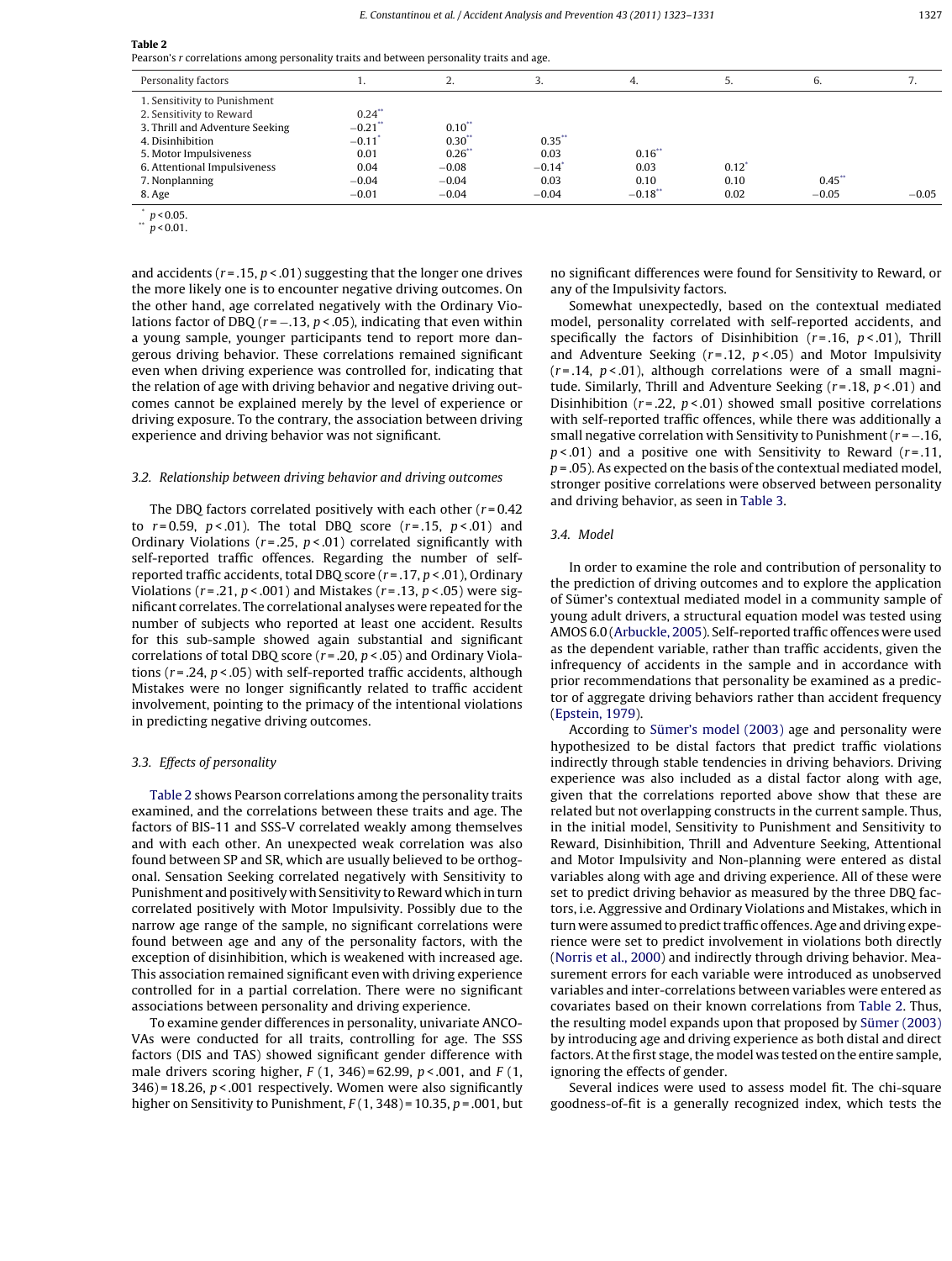# <span id="page-5-0"></span>Table 3

Pearson's r correlations between personality and DBQ factors.

| Personality factors                            | DBQ factors                |                              |                      |  |  |  |
|------------------------------------------------|----------------------------|------------------------------|----------------------|--|--|--|
|                                                | <b>Ordinary Violations</b> | <b>Aggressive Violations</b> | <b>Mistakes</b>      |  |  |  |
| Barratt Impulsiveness Scale                    |                            |                              |                      |  |  |  |
| Motor Impulsiveness                            | $0.27$ **                  | $0.17$ **                    | $0.24$ <sup>**</sup> |  |  |  |
| Attentional impulsiveness                      | 0.06                       | 0.09                         | $0.14$ <sup>**</sup> |  |  |  |
| Nonplanning                                    | $0.22$ **                  | 0.09                         | $0.21$ **            |  |  |  |
| Sensation Seeking Scale                        |                            |                              |                      |  |  |  |
| Thrill and Adventure Seeking                   | $0.16$ **                  | 0.04                         | 0.02                 |  |  |  |
| Disinhibition                                  | $0.39$ **                  | $0.24*$                      | $0.13$ <sup>*</sup>  |  |  |  |
| Sensitivity to Punishment/Reward Questionnaire |                            |                              |                      |  |  |  |
| Sensitivity to Punishment                      | 0.02                       | 0.06                         | $0.14^{*}$           |  |  |  |
| Sensitivity to Reward                          | $0.36$ **                  | 0.34                         | 0.26                 |  |  |  |
| Age                                            | $-0.13$ <sup>*</sup>       | $-0.10$                      | $-0.08$              |  |  |  |

 $p < 0.05$ .

null hypothesis that there is no difference between the hypothesizedmodel and the data. The higher the probability associated with the chi-square, the closer the fit (Bollen, 1989). For small samples in particular, the chi-square needs to be non-significant. Another recommended index is the ratio of chi-square to degrees of freedom (Tanaka, 1993), which needs to be less than 3 and close to 1 (Carmines and McIver, [1981\).](#page-7-0) [These](#page-7-0) two indices along with the CFI (which is recommended to be >0.90; Mueller, 1996) and the RMSEA (recommended to be <0.08, and ideally <05; Hu and Bentler, [1999\)](#page-8-0) [indice](#page-8-0)s showed that the initial hypothesized model fit the [data](#page-7-0) [poorly.](#page-7-0) [This](#page-7-0) [was](#page-7-0) because several personality variables had very small associations with drivi[ng](#page-8-0) [behavior](#page-8-0) [and](#page-8-0) traffic offences. Age and driving experience had a very [high](#page-8-0) [covariation](#page-8-0) index  $(r = .90)$ . Based on this and the fact that driving experience showed stronger associations with driving offences, age was removed from the model. The model was further modified by gradually removing misfit variables and very low associations until an acceptable fit was achieved, without affecting the theoretical structure. The final model, as presented in Fig. 1, fits the data well, with the chi-square

statistic satisfying the criterion for goodness of fit ( $x^2$  = 5.9, df = 4,  $p = 0.20$ , CMIN/df = 1.48). CFI was 0.99 and the Normed Fit Index (NFI) = 0.98 both exceeded the target value of 0.90 which indicates good fit. Root Mean Square Error of Approximation (RMSEA = 0.03) also satisfied the specified criterion. The model as depicted in Fig. 1 fits the contextual mediated theory. However, contrary to previous findings that Aggressive Violations are important for young drivers, only Ordinary Violations from the DBQ predicted driving outcomes, probably because speeding is the most common violation among youngsters in Cyprus. Driving experience appeared to explain a larger percent of the variance as a direct predictor of outcome rather than as a distal predictor, through driving behavior. Beta weights indicated that the direct association between driving experience and traffic offences was positive, i.e. it predicted increased involvement in offences. However, its association with ordinary violations was negative (but very small,  $r = -0.11$ ). This suggests that it exerts its direct effects mostly because of its high covariation with age, so that, the longer one drives, the more likely one is to become involved in an offence. However, experience does



Model fit indices: Chi-square = 5.94; df = 4; P = .20; CMIN/df = 1.48; NFI = .98; CFI = .99; RMSEA = .03

Fig. 1. Final model predicting self-reported traffic offences for entire sample of young drivers. df = degree of freedom. CMIN/df = chi-square/degrees of freedom, NFI = Normed Fit Index. CFI = Comparative Fit Index. RMSEA = Root-Mean Square Error of Approximation. \*\*p < 01.

<sup>\*\*</sup>  $p$  < 0.01.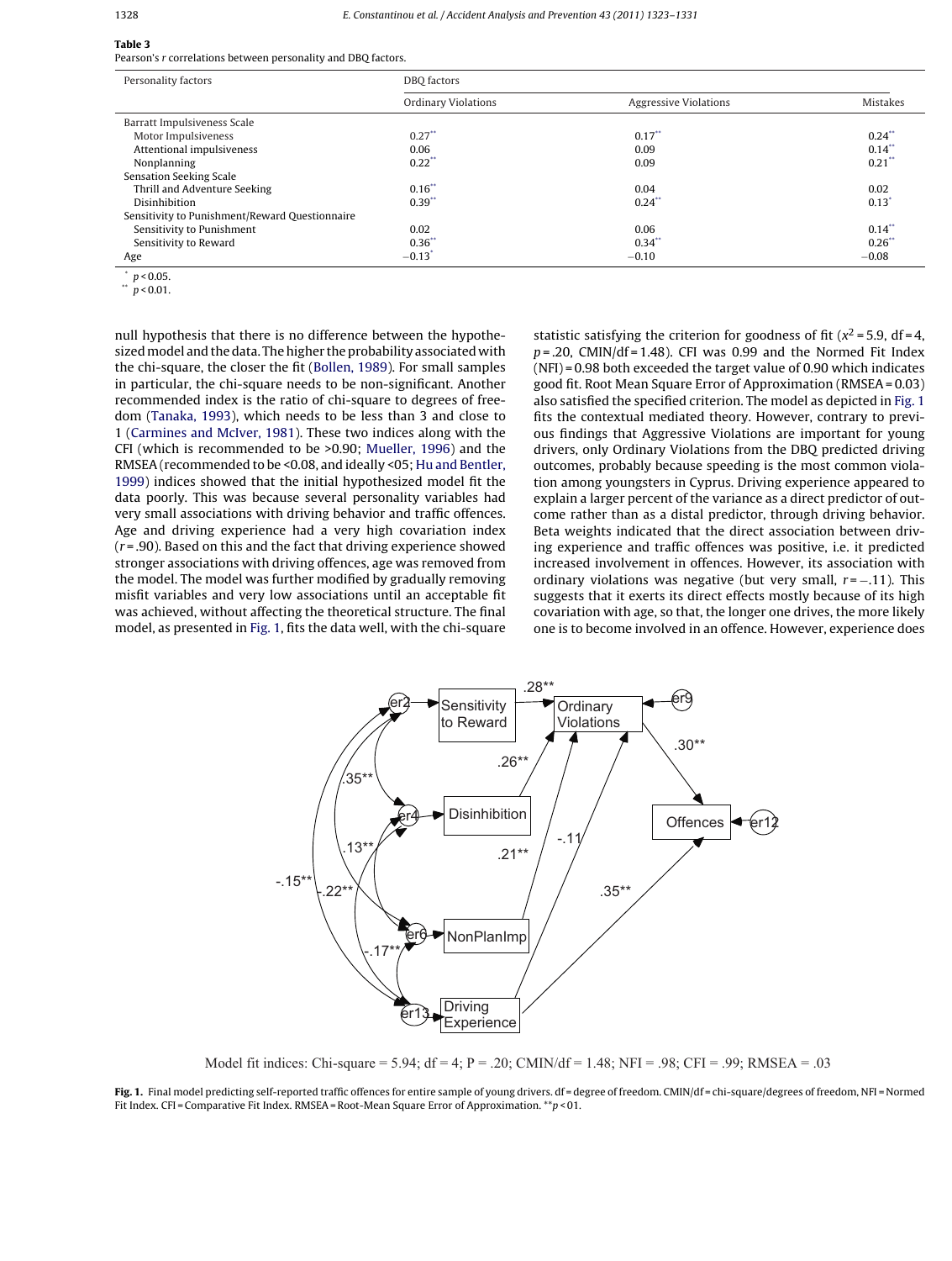tend to lower deliberate violations somewhat, so that indirectly it may act as a moderator of traffic offences. Because the direct associations of driving experience with offences were substantially larger than the indirect (as is predicted by the contextual model) it may be the case that this factor is a proximal predictor when it comes to young drivers. In terms of personality, only Sensitivity to Reward, Non-planning and Disinhibition were retained in the model, showing that in young age groups these traits are particularly significant in predicting negative driving outcomes.

The model was re-tested on male and female drivers separately given the omnipotence of gender in predicting traffic accidents and aberrant driving, even though this attempt is somewhat hindered by the significantly smaller resulting sample sizes. The same procedures were used to test the fit of the initial hypothesized model to the data, by removing variables that did not show significant associations with their outcome factors. For both male and female drivers, the model was almost identical to the model for the overall sample as shown in Fig. 1, with the exception in both cases that driving experience was only a direct predictor (and not indirect) of traffic offences (i.e. a proximal factor). However, for men, the fit was slightly better (though the original model satisfied all criteria) if both age a[nd](#page-5-0) [drivi](#page-5-0)ng experience were kept, and therefore this latter model was maintained. Both exerted only direct positive effects on offences. The respective fit indices for men and women were as follows: Male participants,  $x^2 = 6.4$ , df = 13, p = .93, CMIN/df = .49, CFI = 1.00, NFI = 0.96, RMSEA = 0.001; female participants  $x^2$  = 3.7,  $df = 7$ ,  $p = .8$ , CMIN/df = .53, CFI = 1.00, NFI = 0.97, RMSEA = 0.001. For women drivers the model fit was somewhat poorer, mostly with regards to the probability of the  $x^2$ , but this was probably an effect of the small sample size. In general, however, the fit is satisfactory for both genders reflecting the same pattern of associations, [and](#page-8-0) supporting the overall hypothesized model.

### 4. Discussion

This study aimed to contribute to the literature by exploring the role of personality in risky and aggressive driving and accident proneness of young drivers (<25 years old), while taking into consideration the role of age and gender, within a contextual medi[ated](#page-8-0) model. The distal factors in this model were age, driving experience and personality (sensation seeking, sensitivity to punishment and reward and impulsivity), whereas proximal factors were driving behaviors as measured by DBQ factors. A particular strength of the study is the ecological validity of the sample, which was drawn from the community and was thus composed of the average young driver rather than selected high-risk groups. This has the advantage of highlighting the characteristics of the typical driver who has negative driving outcomes. In some respects, the convenience of the sampling procedure may however, also be construed as a limitation of the study: Results can best generalize to women college students (i.e. with some higher education and perhaps of a certain socioeconomic status) and men who are currently serving in the military, whose driving behavior may be somewhat influenced by the social expectations of that particular context or the "macho" stereotype that such an environment fosters.

Findings overall add to the literature by exemplifying and clarifying the role of personality in negative driving outcomes while at the same time replicating previous evidence regarding chronic driving behavior tendencies as the proximal causes of negative driving outcomes. The perspective taken in this study is that young drivers are vulnerable to traffic accidents for many reasons, including their developmental needs, motivation (which is related to evolutionary needs), cognitive maturity, inexperience and the social context (Shope, 2006). In addition to these factors, youngsters are also at risk because they have heightened levels of personality traits that are associated with risky and aggressive behaviors. This conceptualization is for the most part supported by the findings o this study.

Gender was found to be related to driving outcomes and behaviors in accordance with past research (e.g. Reason et al., 1990), ever when controlling for age and driving experience. Men reported more accidents and traffic offences as compared to women, and more deliberate violations on the DBQ (aggressive and ordinary violations but not mistakes, e.g. [Elander](#page-8-0) [et](#page-8-0) [al.,](#page-8-0) [1993\).](#page-8-0) These results verify that males are indeed the high risk group for road traffic accidents, mostly due to the aggressive and self-serving way in which they drive. As previous research also supports, male drivers may be more prone to acci[dents](#page-7-0) [precisely](#page-7-0) [beca](#page-7-0)use they have certain personality characteristics that make them under-estimate dange and take more risks (higher sensation seeking, lower sensitivity to punishment in this study), rather than because they make mistakes, in which the two genders did not differ. The later finding points to a potential protective factor of sensitivity to punishmen for women against risky driving, even though this was not apparent in the model where the sensitivity to punishment variable was removed.

Age correlated positively both with the number of accidents and traffic offences, which is probably due to the confounding effects of driving exposure. In this young sample, an increase in age indicates a substantial increase in total amount of driving exposure thus increasing the probability of an accident (e.g. Janke, 1991; Cooper et al., 1994). The vast majority of youngsters in this country earn their driving license upon reaching legal age, meaning that being older also usually means having more experience (in the model also the covariation between the t[wo](#page-8-0) [variables](#page-8-0) [w](#page-8-0)as very [high\).](#page-8-0) [Drivi](#page-8-0)ng experience was operationalized as years since earning the driving license rather than miles driven, which increases the association between age and this variable. Age had a negative correlation with Ordinary Violations, confirming previous evidence that driving improves with maturity and experience (Reason et al., 1990; Kontoyiannis et al., 2002).

Correlations between age (as well as driving experience) and personality factors were mostly non significant, contrary to expectations that traits related to poor driving [would](#page-8-0) [be](#page-8-0) [exagg](#page-8-0)erated [among](#page-8-0) [young](#page-8-0) [people.](#page-8-0) [Th](#page-8-0)e exception was disinhibition (i.e. seeking intense social experiences), which decreased with age, indicating that lack of self-control is a characteristic of young (male) drivers that puts them at risk. This was one of the significant personality variables that predicted poor driving behavior in the mode as well. The absence of more significant associations between age and risk-related traits was probably due to the restricted age-range examined.

Correlational findings support prior evidence that driving behavior in terms of total DBQ score, Mistakes and Ordinary Violations, is related to driving outcomes (accidents and offences). Mistakes were no longer a significant correlate however, when examining only drivers who had at least one accident, indicating the supremacy of violations (i.e. deliberate acts) rather than unintended errors in predicting poor driving outcomes. This association also supports the proposal put forth by the contextual mediated model that driving behavior is a proximal factor that directly relates to driving outcomes.

For the most part, personality emerged as a distal factor tha did not correlate directly with driving outcomes, supporting similar findings from previous applications of the contextual mediated model (Sümer, 2003; Sümer et al., 2005). Noteworthy exceptions were the small positive correlations between Motor Impulsivity, Thrill and Adventure Seeking and Disinhibition with self-reported accidents. This is a potentially important finding, pointing to the [necessity](#page-8-0) [of](#page-8-0) [examining](#page-8-0) [models](#page-8-0) [of](#page-8-0) crashes both in general and more "high-risk" samples, such as this sample of young drivers, since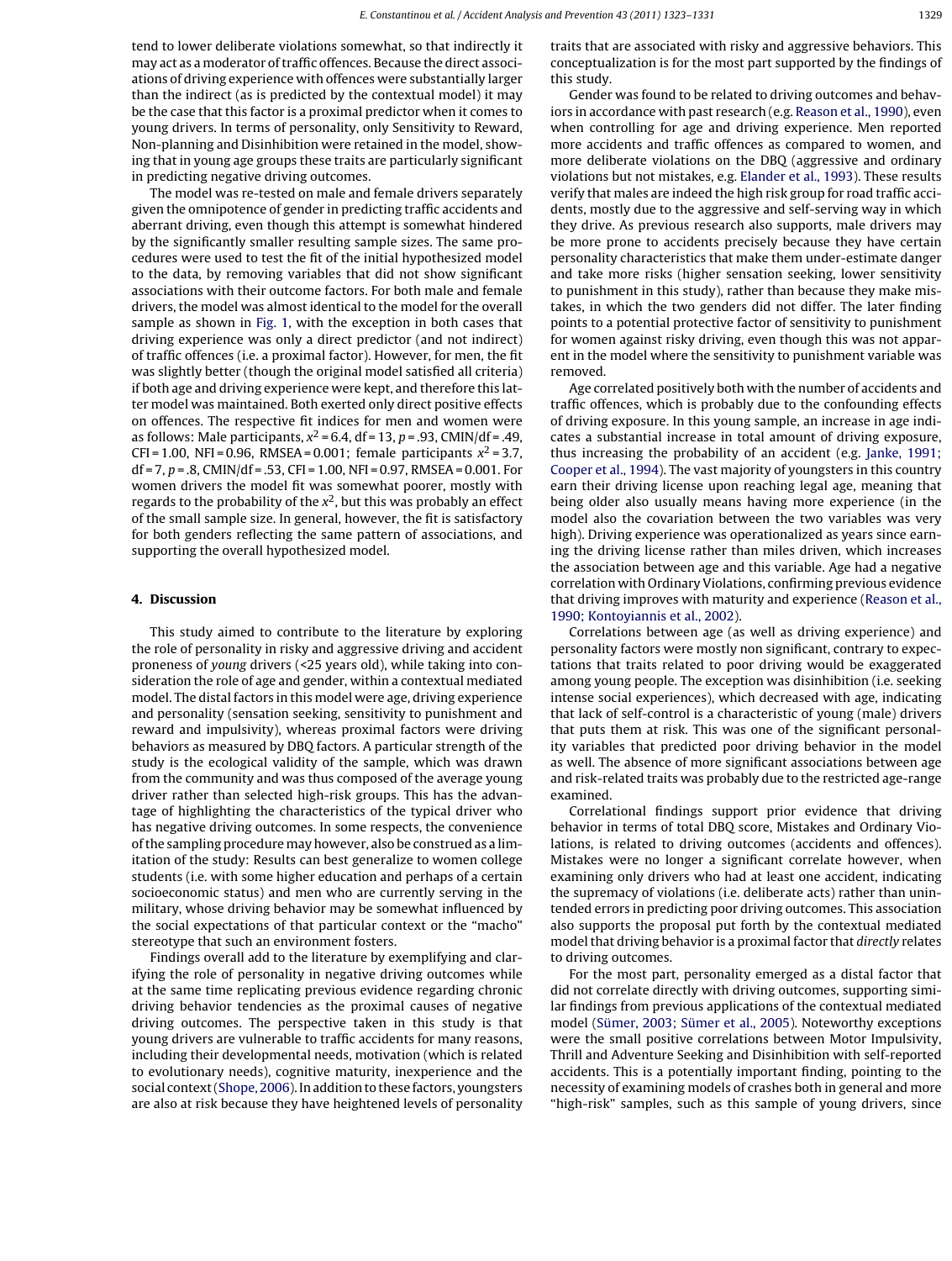<span id="page-7-0"></span>results may differ. Previous applications of the contextual mediated model (Sümer, 2003; Sümer et al., 2005) used a general driver population of variable age groups. However, when testing the model on young or otherwise "high-risk" drivers, different structural relations may emerge because in such a group risky personality traits [may](#page-8-0) [be](#page-8-0) [accentuated](#page-8-0) [and](#page-8-0) [thus](#page-8-0) [re](#page-8-0)late more directly to accidents. For young people, risky personality traits may be a small but significant factor implicated proximally in their accident risk. For traffic offences there were also small positive correlations with Thrill and Adventure Seeking, and Disinhibition, along with a small negative correlation with Sensitivity to Punishment, pointing to the small but potentially important role of fear of negative consequences as a protective factor in driving outcomes.

As expected on the basis of the contextual model, personality was significantly correlated with proximal factors, i.e. aberrant driving behaviors. Impulsivity and Sensation Seeking correlated positively, as found previously, with DBQ (Jonah et al., 2001; Dahlen et al., 2005) as did Sensitivity to Reward, whereas Sensitivity to Punishment was only associated with increased mistakes. Sensitivity to Reward, Nonplanning and Disinhibition were also shown to be important predictors of dr[iving](#page-8-0) [behavior](#page-8-0) [in](#page-8-0) [the](#page-8-0) [SEM](#page-8-0) model, [poin](#page-8-0)ting to the primacy in this age group of traits associated with acting without thinking, for the sake of the excitement of dangerous driving itself.

The SEM models provided support overall for the contextual mediated model for a young community sample, in a different country than it has been tested previously. Distal factors, personality and driving experience, had indeed indirect effects only on number of offences through the mediation of driving behavior, even though in our case, driving experience was found to have potent direct effects as well, partly perhaps due to the confounding role of age (as stressed by Rimmö and Åberg, 1999). Ordinary rather than Aggressive Violations were shown to be the most important predictors of traffic code violations in this sample, probably because Ordinary Violations (s[peeding\)](#page-8-0) is by far the most common reason why driv[ers](#page-8-0) [are](#page-8-0) [pulled](#page-8-0) over [by](#page-8-0) [the](#page-8-0) police in Cyprus. As shown from the correlation analyses, however, in the >1 accident group Aggressive Violations were also about equally strongly associated with accidents, indicating that aggression may be a more potent behavioral variable for high-risk groups in predicting their accident involvement.

The findings of this study stress the role of individual differences in accident risk. Some researches have avoided focusing on personality, since it is considered a stable variable that is resistant to change and thus not easily the target of interventions. Our results indicate first that some personality variables may be particularly related to the aberrant behavior of young, male drivers, and may be at peak in this age group, i.e. disinhibition. This finding is related to the evidence that higher cortical functions having to do with executive control do not fully develop until after age 25. Secondly, the findings from this study suggest that personal characteristics may affect the motivation and style with which one drives. Such individual differences may explain why accident prevention campaigns often fail to demonstrate effectiveness, particularly among high risk drivers. Results from this study point to the need for developing separate prevention campaigns that target different drivers and take into consideration their personality characteristics and motivational factors that relate to their driving behavior. There needs to be a goodness of fit as others have proposed between the prevention message, and methodology, and the profile of the targeted drivers (Ulleberg and Rundmo, 2003). Prevention programs that rely mainly on punitive consequences, such as penalties, may be effective in the general population, but may have limited impact on those high-risk drivers, typically young male drivers, that are less s[ensitive](#page-8-0) [to](#page-8-0) [punishment](#page-8-0) [\(Dee,](#page-8-0) [1](#page-8-0)998). Intensification of penalties and of punitive consequences may be necessary to modify the driving behavior of those high-risk young drivers who are less sensitive to punishment. Alternatively, reward-based programs, such as though earning smaller insurance or license renewal fees, might be pivotal for more efficacious prevention that targets high-risk young drivers who are high on Sensitivity to Reward.

In terms of implications for future research, findings should be further investigated in other age groups in order to take into consideration the role of increased exposure and experience, and to explore the developmental trends in these traits and behaviors for each gender. Future research could explore more thoroughly the additive contribution of these and other personality traits to accident involvement and risky driving, in order to demonstrate their significance in relation to other distal and proximal risk factors.

# Acknowledgements

This study was partially supported by a grant from the Cyprus Research Foundation. We wish to thank our team of graduate and undergraduate researchers for their assistance in data collection and processing, the Cyprus National Guard and all participants in the study.

# References

Arbuckle, J.L., 2005. AMOS 6.0 User's Guide. AMOS Development Corp., Spring House, PA.

- Avila, C., 2001. Distinguishing BIS-mediated and BAS-mediated disinhibition mechanisms: a comparison of disinhibition models of Gray (1981, 1987) and of Patterson and Newman (1993). Journal of Personality and Social Psychology 80, 311–324.
- Arnett, J.J., 1994. Sensation seeking: a new conceptualization and a new scale. Personality and Individual Differences 16, 289–296.
- Arnett, J.J., 2002. Developmental sources of crash risk in young drivers. Injury Prevention 8 (Suppl. II), ii17-ii23.
- Bollen, K.A., 1989. Structural Equations with Latent Variables. John Wiley & Sons, New York.
- Blockley, P.N., Hartley, L.R., 1995. Aberrant driving behaviour: Errors and violations. Ergonomics 38, 1759–1771.
- Brown, I.D., 1982. Exposure and experience are a confounded nuisance in research on driver behavior. Accident Analysis and Prevention 14, 345–352.
- Carmines, E.G., McIver, J.P., 1981. Analyzing models with unobserved variables: analysis of covariance structures. In: Bohrnstedt, G.W., Borgatta, E.F. (Eds.), Social Measurement: Current Issues. Sage Publications, Beverly Hills, CA, p. 65–115.
- Castellà, J., Pèrez, J., 2004. Sensitivity to punishment and sensitivity to reward and traffic violations. Accident Analysis and Prevention 36, 947–952.
- Chen, L.H., Baker, S.P., Braver, E.R., Li, G., 2000. Carrying passengers as a risk factor for crashes fatal to 16- and 17-year-old drivers. JAMA 283, 1578–1582.
- Cooper, P.J., Pinili, M., Chen,W., 1994. An examination of the crash involvement rates
- of novice drivers aged 16 to 55. Accident Analysis and Prevention 7, 89–104. Cvijanovich, N.Z., Cook, L.J., Mann, M.N., Dean, J.M., 2001. A population-based study of crashes involving 16- and 17-year-old drivers: the potential benefit of grad-
- uated driver licensing restrictions. Pediatrics 107, 632–637. Dahlen, E.R., Martin, R.C., Ragan, K., Kuhlman, M.K., 2005. Driving anger, sensation seeking, impulsiveness, and boredom proneness in the prediction of unsafe driving. Accident Analysis and Prevention 37, 341–348.
- Dee, T.S., 1998. Reconsidering the effects of seat belt laws and their enforcement status. Accident Analysis and Prevention 30, 1–10.
- Deery, H.A., 1999. Hazard and risk perception among young novice drivers. Journal of Safety Research 30, 225–236.
- Elander, J., West, R., French, D., 1993. Behavioral correlates of individual differences in road-traffic crash risk: an examination of methods and findings. Psychological Bulletin 113, 279–294.
- Epstein, S., 1979. The stability of behaviour: on predicting most of the people much of the time. Journal of Personality and Social Psychology 37, 1097–1126.
- Evans, L., 1993. Comments on driver behavior and its role in traffic crashes. Alcohol, Drugs and Driving 9, 185–195. Finn, P., Bragg, B.W.E., 1986. Perception of the risk of an accident by young and older
- drivers. Accident Analysis and Prevention 18, 289–298.
- Fisher, D.L., Laurie, N.E., Glaser, R., Connerney, K., Pollatsek, A., Duffy, S.A., Brock, J., 2002. The use of an advanced driving simulator to evaluate the effects of training and experience on drivers' behavior in risky traffic scenarios. Human Factors 44, 287–302.
- Fossati, A., Di Ceglie, A., Acquarini, E., Barratt, E.S., 2001. Psychometric properties of an Italian version of the Barratt Impulsiveness Scale-11 (BIS-11) in nonclinical subjects. Journal of Clinical Psychology 57, 815–828.
- Furnham, A., Saipe, J., 1993. Personality correlates of convicted drivers. Personality and Individual Differences 14, 329–336.
- Gregersen, N.P., Bjijrulf, P., 1996. Young novice drivers: towards a model of their accident involvement. Accident Analysis and Prevention 28, 229–241.